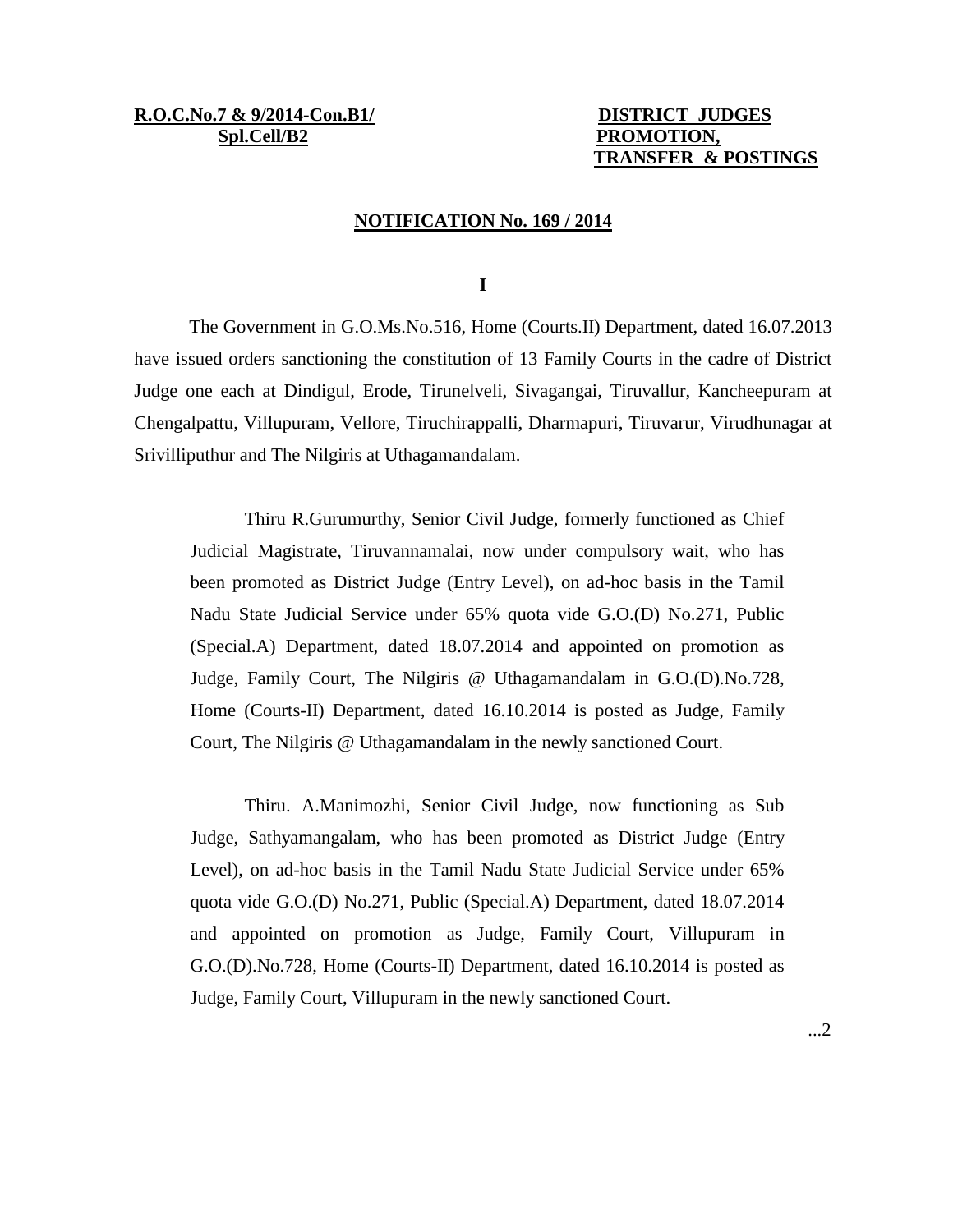**II**

The Government in G.O.(Ms.) No.110, Home (Courts.II) Department, dated 14.02.2013 have issued orders sanctioning the constitution of an Additional Family Court in the cadre of District Judge at Coimbatore.

Tmt. J.Sridevi, Senior Civil Judge, now functioning as Principal Sub Judge, Tiruppur, who has been promoted as District Judge (Entry Level), on ad-hoc basis in the Tamil Nadu State Judicial Service under 65% quota vide G.O.(D) No.271, Public (Special.A) Department, dated 18.07.2014 and appointed on promotion as Additional Principal Judge, Family Court, Coimbatore in G.O.(D).No.728, Home (Courts-II) Department, dated 16.10.2014 is posted as Additional Principal Judge, Family Court, Coimbatore in the newly sanctioned Court.

## **III**

Tmt. S.Bhuvaneswari, V Additional District Judge, Coimbatore, who has been appointed on transfer as Principal Judge, Family Court, Coimbatore in G.O.(D.).No.728, Home (Courts.II) Department, dated 16.10.2014 is transferred and posted as Principal Judge, Family Court, Coimbatore in the existing vacancy.

DATED: 28.10.2014 REGISTRAR GENERAL.

HIGH COURT, MADRAS. Sd/- P.KALAIYARASAN,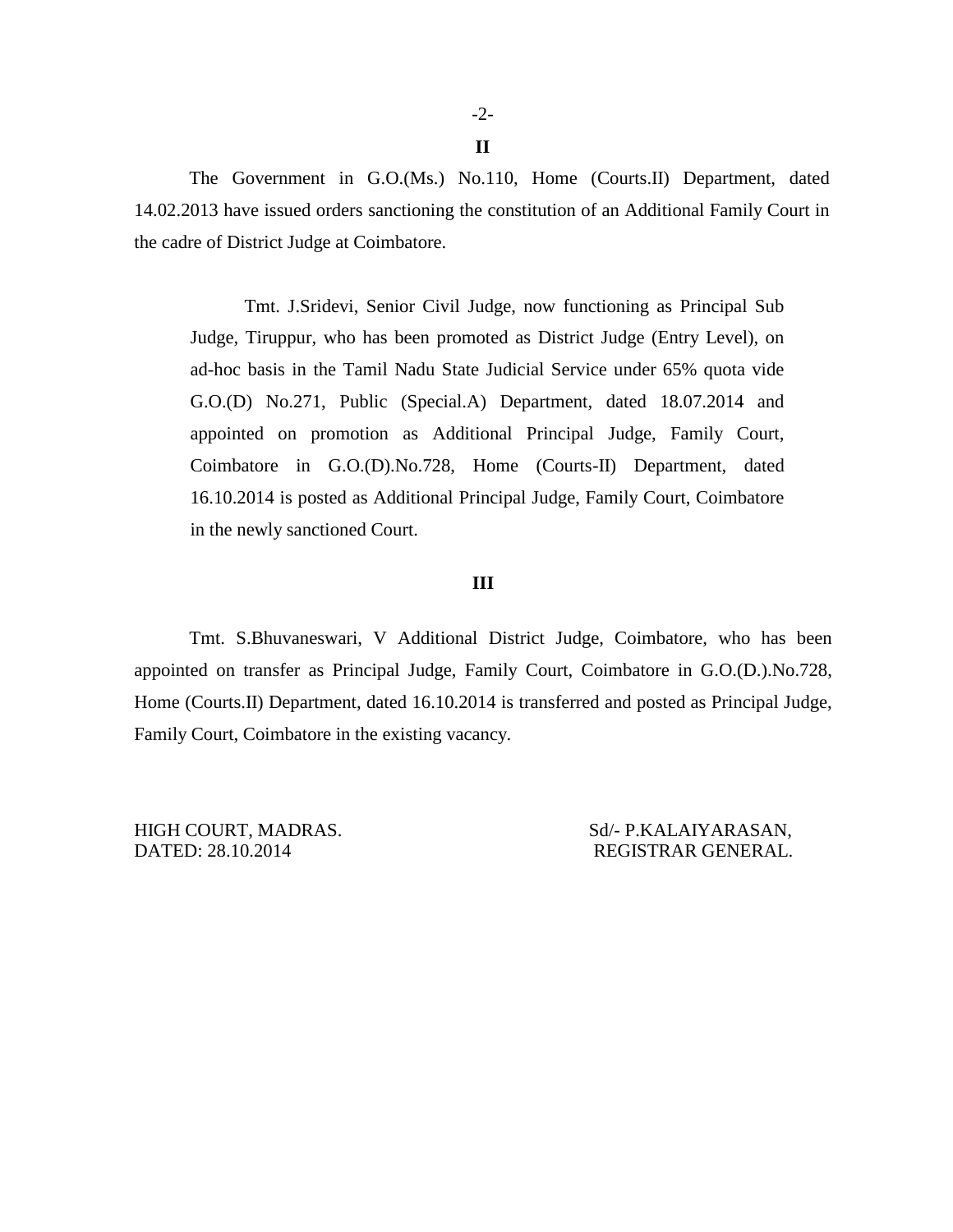# **R.O.C.No.7 & 9/2014-Con.B1/ Spl.Cell/B2**

# **OFFICIAL MEMORANDUM**

Sub: Courts and Judges – District Judges – Promotion, Transfer and Postings - Notification issued - Joining instructions – issued.

Ref: High Court's Notification No. 169 / 2014, dated: 28.10.2014.

.................

## **I**

Thiru R.Gurumurthy, Senior Civil Judge, formerly functioned as Chief Judicial Magistrate, Tiruvannamalai, now under compulsory wait, who has been promoted to the cadre of District Judge (Entry Level) on ad-hoc basis and posted as Judge, Family Court, The Nilgiris @ Uthagamandalam in the newly sanctioned Court in the High Court's Notification cited above is required to assume charge of the post of Judge, Family Court, The Nilgiris @ Uthagamandalam, on 01.11.2014 A.N. (Saturday), without fail.

As the inauguration of the said newly sanctioned Court is to be held on 01.11.2014 at 03.00 P.M., (Saturday), Thiru R.Gurumurthy is required to report to the District Judge-cum-Chief Judicial Magistrate, The Nilgiris @ Uthagamandalam on 01.11.2014 F.N, without fail, in connection with inauguration of the said newly sanctioned Court.

#### **II**

Thiru A.Manimozhi, Senior Civil Judge, now functioning as Sub Judge, Sathyamangalam, who has been promoted to the cadre of District Judge (Entry Level) on adhoc basis and posted as Judge, Family Court, Villupuram in the newly sanctioned Court in the High Court's Notification cited above is required to hand over charge of his post to nearest Sub Judge / Principal Sub Judge / Additional Sub Judge, as case may be, immediately, and assume charge of the post of Judge, Family Court, Villupuram, on 30.10.2014 F.N. (Thursday), without fail.